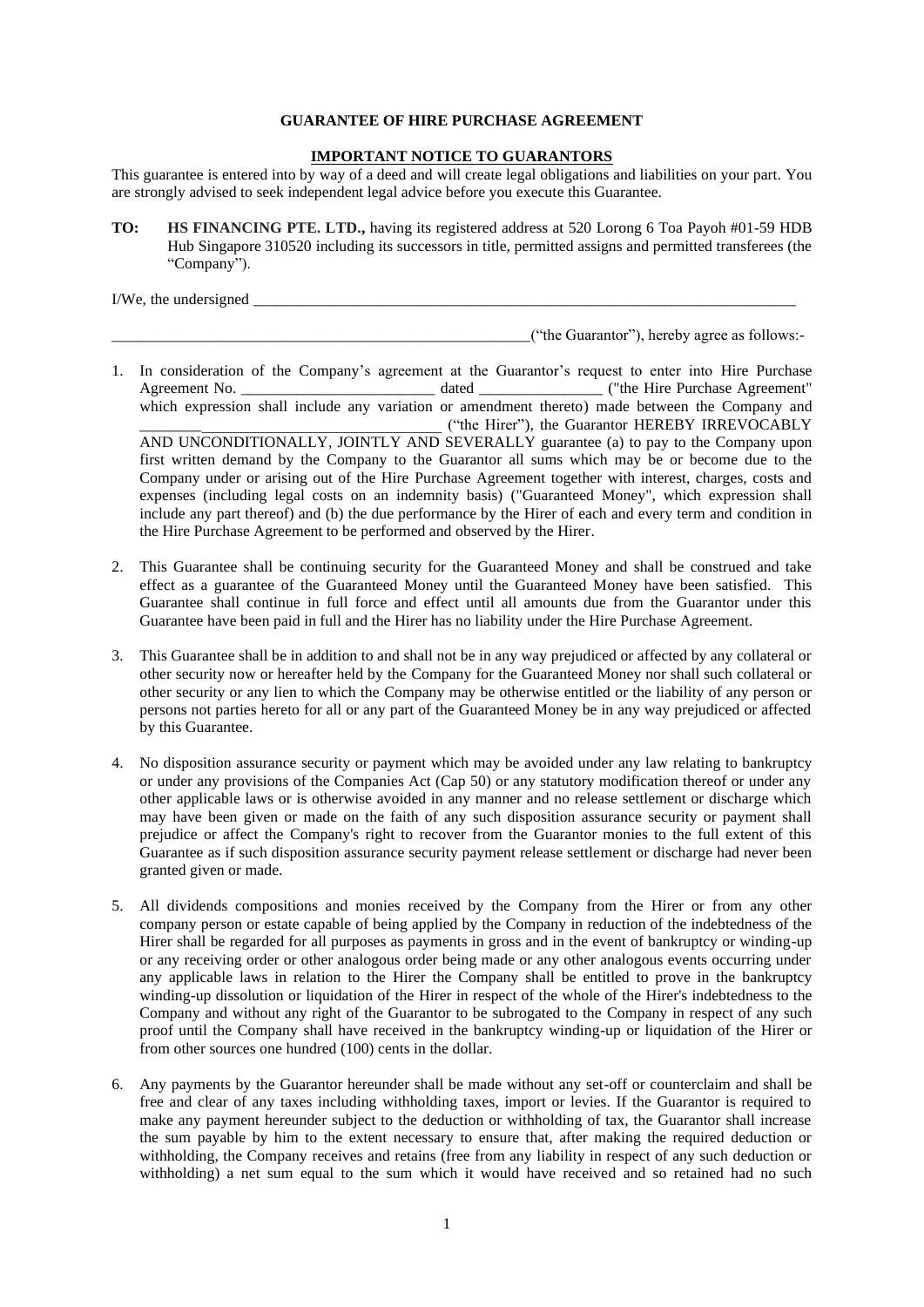deduction or withholding been made or required to be made. The Guarantor shall thereafter submit all tax receipts or such evidence of payment of tax to the Company as soon as reasonably practical.

- 7. If any monies shall be paid by the Guarantor to the Company under this Guarantee, the Guarantor shall not in respect of the amount so paid seek to enforce payment or repayment or to exercise any other rights (including but not limited to the right of recovery, or right to nominate, appoint or support the nomination or appointment of any liquidator, judicial manager or private trustee in bankruptcy) or legal remedies of whatsoever kind which may accrue howsoever to the Guarantor in respect of the amount so paid until the Guaranteed Money owing from the Hirer to the Company has been fully paid to the Company. The Guarantor will not prove in competition with the Company for any monies owing by the Hirer to the Guarantor on any account whatsoever and/or in respect of any monies due or owing from the Hirer to the Company but will give to the Company the full benefit of any proof which the Guarantor may be able to make in the bankruptcy or winding-up or liquidation of the Hirer or in any arrangement or composition with creditors until the Company shall have received all monies guaranteed hereunder outstanding and remaining unpaid by the Hirer to the Company.
- 8. Any indebtedness of the Hirer now or hereafter held by the Guarantor shall be fully subordinated to the indebtedness of the Hirer to the Company and such indebtedness of the Hirer to the Guarantor if the Company so requires shall be collected enforced and received by the Guarantor as trustee for the Company and shall be paid over to the Company on account of the indebtedness of the Hirer to the Company but without reducing or affecting in any manner the liability of the Guarantor under this Guarantee until all the Guaranteed Money has been fully paid to the Company.
- 9. The Guarantor agrees and acknowledges that the obligations and liabilities of the Guarantor hereunder shall be absolute and unconditional and in addition to the other provisions of this Guarantee, shall not be abrogated, prejudiced, affected or discharged:
	- (a) by the invalidity, unenforceability, cancellation, termination or rescission of the Hire Purchase Agreement;
	- (b) by any amendment, variation or modification of any term(s) of the Hire Purchase Agreement but so that the Guarantor shall not be liable by reason of such variation for payment of any sum greater than the total amount for which the Guarantor would have been liable if such variation had not been made;
	- (c) by any assignment by the Hirer of the Hirer's rights title and interests in the Hire Purchase Agreement;
	- (d) by the Company granting explicitly or by conduct or otherwise, whether directly or indirectly, to the Hirer, any of the Guarantor or any other person of any time, forbearance, concession, credit compounding, compromise, waiver, variation, renewal, release, discharge or other advantage or indulgence;
	- (e) by the Company failing neglecting or deciding not to recover the moneys hereby guaranteed or any part thereof by the realisation of any collateral or other security or in any manner otherwise or in the event of enforcement by the Company of any collateral or other security or any remedy or otherwise, by any act, omission, negligence or other conduct or failure on the part of the Company or any other person in connection therewith;
	- (f) by any laches, acquiescence, delay, acts, omissions, mistakes on the part of the Company or any other person;
	- (g) by reason of any agreement, deed, mortgage, charge, debenture, guarantee indemnity or security held or taken at any time by the Company or by reason of the same being void, voidable or unenforceable;
	- (h) by any moratorium or other period staying or suspending by statute or order of any court or other authority all or any of the Company's rights, remedies or recourse against the Hirer or any of the Guarantor;
	- (i) by reason of any other dealing, matter or thing which, but for the provisions of this Clause, could or might operate to affect or discharge all or any part of the obligations and liabilities of the Guarantor hereunder;
	- (j) by the Company asserting or failing to assert any right or remedy against the Hirer or doing or omitting to do any act in pursuance of any authority or permission contained in this Guarantee.
- 10. The Guarantor declares he has not taken and undertakes not to take directly or indirectly from the Hirer in respect of his liability and obligation hereunder any security of any nature whatsoever whereby the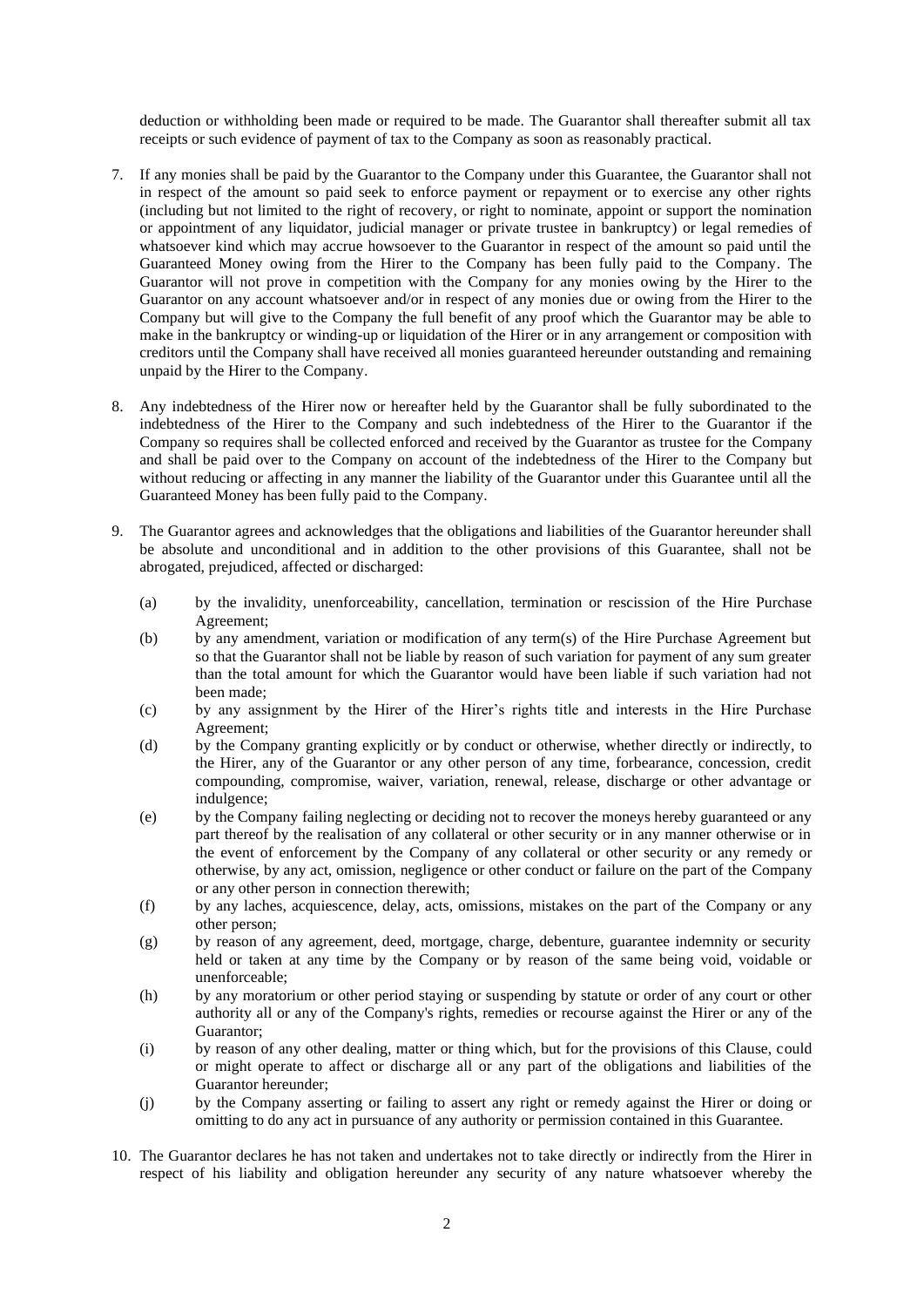Guarantor or any person claiming under him might in the Hirer's bankruptcy or winding-up or liquidation increase the proofs in such bankruptcy or liquidation or diminish the property available for distribution to the Company's detriment. In the event any security is or may hereafter be held by the Guarantor from the Hirer in respect of his liability hereunder the same shall be held in trust for the Company and as security for the Guarantor's liability hereunder.

- 11. For the consideration aforesaid and as a separate and independent stipulation:-
	- (a) As between the Company and the Guarantor, the Guarantor shall be liable for the Guaranteed Money as if it were the sole or principal debtor and not merely as surety;
	- (b) the Guarantor agrees that all sums of money which may not be recoverable from the Guarantor on the footing of a guarantee whether by reason of any legal limitation disability or incapacity including without limitation the bankruptcy or winding-up or liquidation or any other analogous events in relation to the Hirer under any other applicable laws or any other fact or circumstance whether known to the Company or not shall nevertheless be recoverable from the Guarantor on demand as though the Guarantor was the sole and principal debtor;
	- (c) The Guarantor agrees to furnish and provide the Company with and permits the Company to obtain all such statements information explanation and data as the Company may reasonably require from time to time regarding the operations and financial affairs of the Guarantor.
- 12. This Guarantee shall continue to bind the Guarantor notwithstanding:
	- (a) any change by amalgamation reconstruction or otherwise which may be made in the constitution of the Company;
	- (b) any winding up (whether voluntary or compulsory), judicial management, amalgamation or reconstruction of or affecting the Hirer or any defect informality or insufficiency of the Hirer's powers to borrow, raise money or incur financial indebtedness; or
	- (c) any winding up (whether voluntary or compulsory), amalgamation or reconstruction of or affecting the Guarantor.
- 13. This Guarantee shall not be prejudiced diminished or affected in any way nor shall the Guarantor or any of them be released or exonerated (with or without consent from or notice to the rest of the Guarantor):
	- (a) by any release or discharge given to any of the Guarantors from this Guarantee or any other guarantees; or
	- (b) by reason of this Guarantee being (on whatsoever grounds) determined or becoming invalid, nonbinding or unenforceable against a Guarantor or any of them, whether *ab initio* or from any time after execution of this Guarantee; or
	- (c) by the fact that any Guarantor, whom it was intended shall execute or be bound by this Guarantee, may not execute or be effectually bound by this Guarantee, whether or not this fact is known to the Company.
- 14. The Guarantor represents and warrants that:
	- (a) where the Guarantor is a company, it is a company duly incorporated, validly existing and registered under the laws of its place of incorporation and has the power and all necessary governmental and other consents, approvals, licences and authorities under any applicable jurisdiction to own its assets and carry on its business;
	- (b) where the Guarantor is an individual, he is of full legal capacity;
	- (c) it is empowered to enter into, exercise its rights and perform and comply with its obligations contained in this Guarantee and no limits on its powers will be exceeded as a result of its entering into this Guarantee;
	- (d) all actions, conditions and things required to be taken, fulfilled and done (including the obtaining of any necessary consents) in order to enable it lawfully to enter into, exercise its rights and perform and comply with its obligations contained in this Guarantee and to ensure that those obligations are legally binding and enforceable have been taken, fulfilled and done;
	- (e) where the Guarantor is a company, the requisite resolutions of its board of directors have been duly and properly passed at a duly convened and constituted meeting at or by resolution in writing under which all statutory and other relevant formalities were observed to authorise its execution and performance of this Guarantee and such resolutions are in full force and effect and have not been varied or rescinded;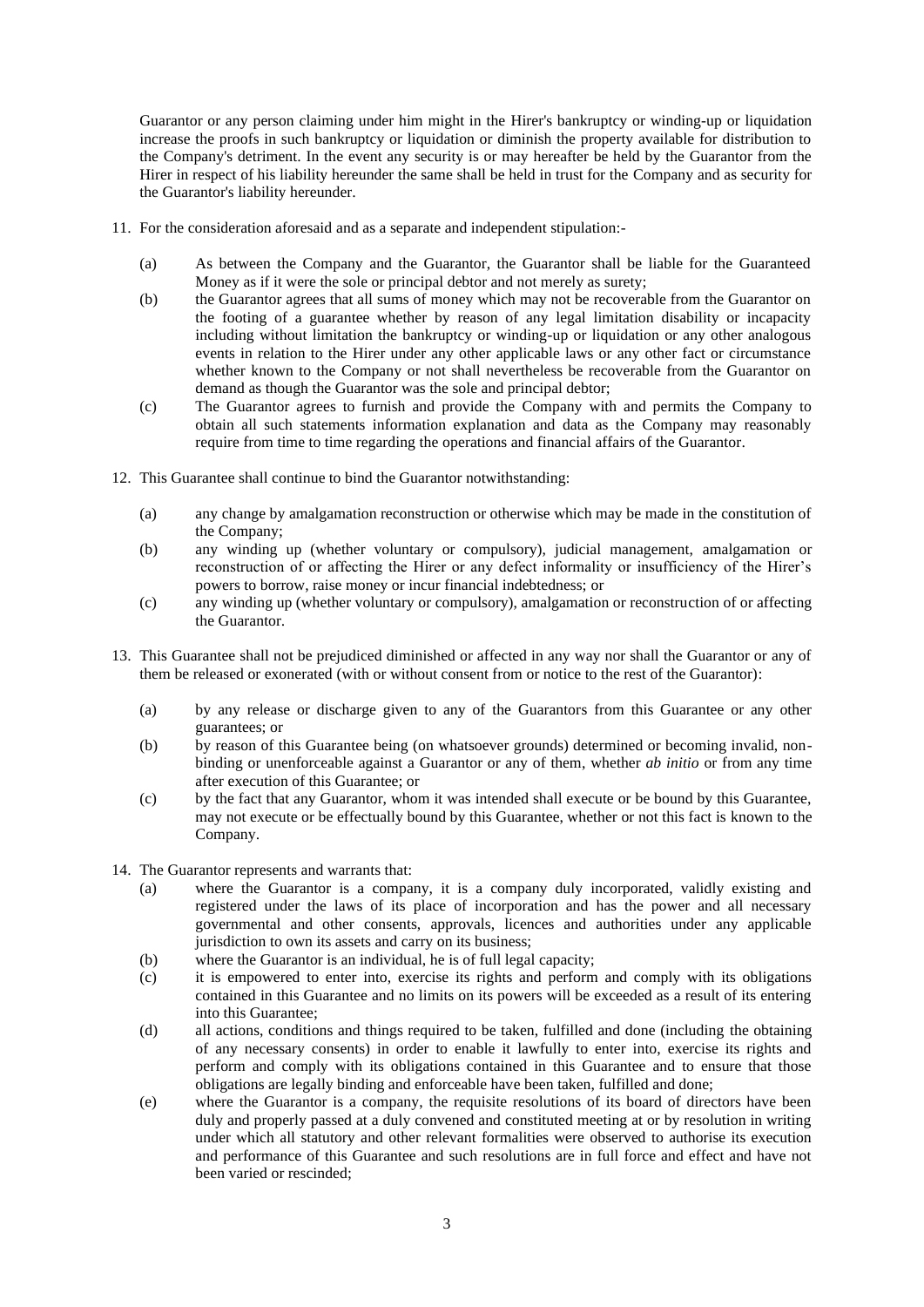- (f) where the Guarantor is a limited liability partnership, the requisite resolutions in writing have been duly and properly passed at a duly convened and constituted meeting of its partners to authorise its execution and performance of this Guarantee and that such resolutions are in full force and effect and have not been varied or rescinded;
- (g) the giving of this Guarantee constitutes the legal, valid and binding obligations of the Guarantor enforceable in accordance with its terms;
- (h) the giving of this Guarantee will not result in:
	- (i) any breach of any law to which the Guarantor is subject or where the Guarantor is a company, of any of the memorandum and articles of association or other constitutional documents of the Guarantor; or
	- (ii) any breach of any deed, agreement or obligation of the Guarantor made with or owed to any other person; or
	- (iii) any breach of any limits on any powers of the Guarantor; or
	- (iv) any breach of the limited liability partnership agreement where the Guarantor is a limited liability partnership.
- 15. The Guarantor's obligations hereunder shall be binding on his personal representatives. The Guarantor may not assign or transfer any rights or obligations under this Guarantee without the Company's prior consent in writing. The Guarantor agrees that the Company may at any time without the Guarantor's consent transfer and assign all or any part of the Company's rights under this Guarantee.
- 16. The obligations and liabilities of the Guarantor (if more than one) under this Guarantee shall be joint and several and shall be enforceable accordingly. All representations, undertakings and other obligations of the Guarantor in this Guarantee shall (if more than one) be deemed to be made or undertaken by and binding on each of them jointly and severally. This Guarantee shall not be revoked or otherwise prejudiced or impaired as to any one or more joint Guarantors by the incapacity, bankruptcy, liquidation, judicial management or insolvency of any of the joint Guarantors.
- 17. If this Guarantee is signed or intended to be signed by or on behalf of more than one person (such persons being referred to as "Original Signatories") and any one or more of the Original Signatories did not sign or is not bound by this Guarantee for any reason whatsoever, the remaining Original Signatory/Signatories shall continue to be bound by the provisions of this Guarantee as if such other Original Signatory/Signatories had never been party hereto.
- 18. The Guarantor shall indemnify the Company and reimburse the Company on demand for all costs and expenses (including legal costs on a full indemnity basis) incurred:
	- (a) in connection with the negotiation, preparation, execution, perfection and completion of this Guarantee or any of the documents referred to in, or the transactions contemplated by this Guarantee; and
	- (b) in connection with the enforcement or preservation of its rights under this Guarantee or any of the documents referred to in this Guarantee in any jurisdiction.
- 19. A statement or certificate signed by a manager, employee or officer of the Company as to the monies and liabilities for the time being due to or incurred by the Company shall be final and conclusive and be binding on the Guarantor, save for fraud or manifest error.
- 20. (a) Without prejudice to the other provisions of this Guarantee any amount received or recovered by the Company in a currency other than the contractual currency whether as a result of or of the enforcement of a judgment or order of court or tribunal of any jurisdiction in the dissolution of the Hirer and/or the Guarantor or otherwise, shall only constitute a discharge to the extent of the amount in the contractual currency which the Company is able in accordance with its usual practice to purchase with the amount so received or recovered in such other currency on the date of that receipt or recovery (or if it is not practicable to make that purchase on that date on the first date on which it is practicable to do so).

(b) If that amount in the contractual currency is less than the amount in the contractual currency due to the Company by the Hirer, the Guarantor shall indemnify the Company against any loss sustained by the Company as a result. In any event, the Guarantor shall indemnify the Company against the cost of making any such purchase.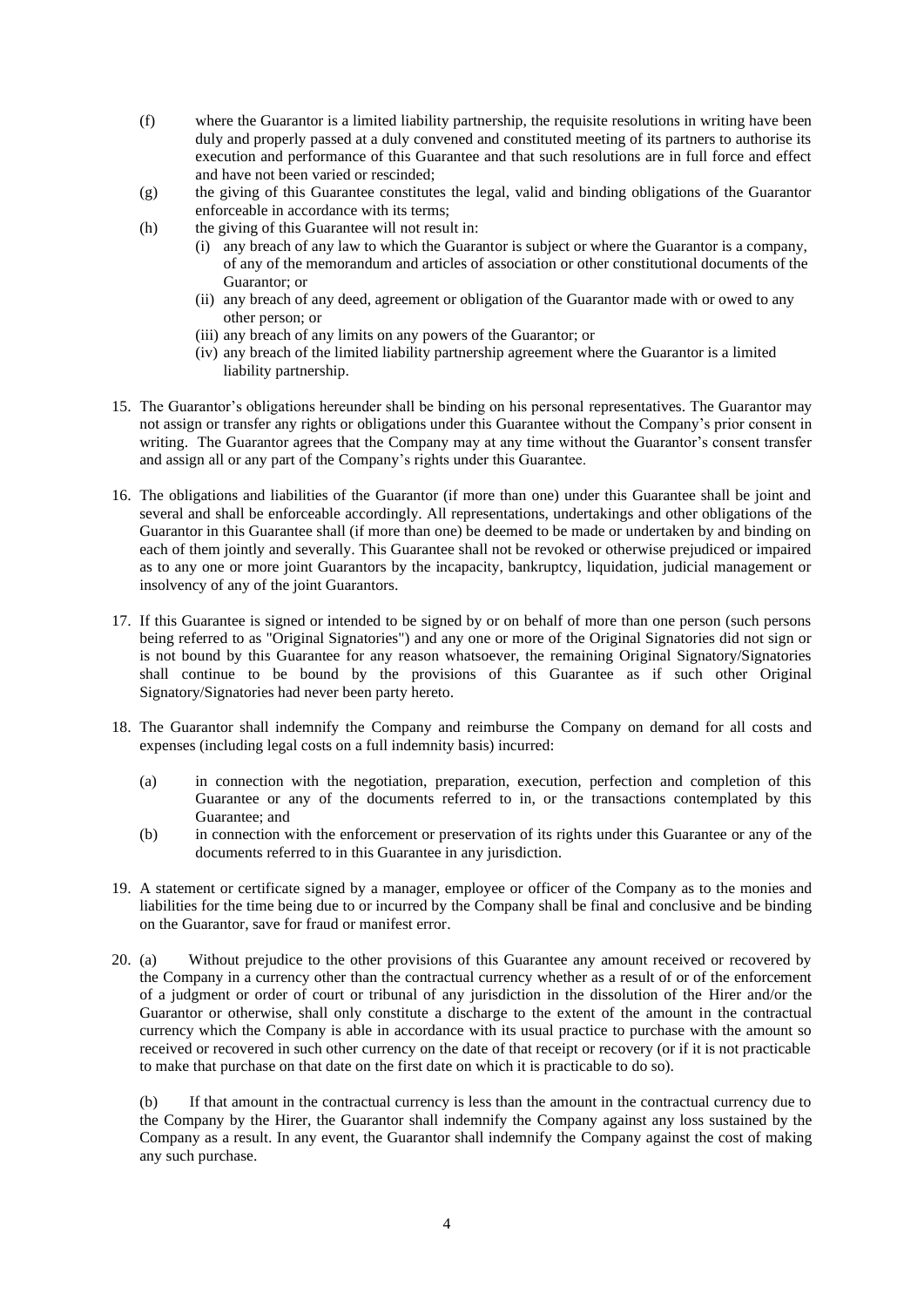(c) These indemnities constitute a separate and independent obligation from the other obligations in this Guarantee and shall give rise to a separate and independent cause of action.

- 21. In addition to any lien right of set-off or any other rights which the Company may have, the Company shall be entitled at any time without notice to the Hirer to combine or consolidate all or any of the Guarantor's account(s) maintained by the Guarantor with the Company, and/or any liability, whether alone or jointly with any other person with or to the Company anywhere, or set-off or transfer any sum or sums standing to the credit of the Guarantor in one or more of such accounts (whether arising out of this Guarantee or otherwise) in or towards satisfaction of any of the Guarantor's liabilities whether alone or jointly with any other person to the Company or any other account or in any other respect whether such liabilities be actual or contingent primary or collateral. For this purpose, the Company shall be entitled to convert any balance on any such account(s) in any currency into any other currency at such time and at such rate as may be determined by the Company and the rights herein conferred shall be exercisable notwithstanding termination of this Guarantee.
- 22. The Guarantor agrees that the Company shall appropriate and apply any payments made by or on behalf of the Guarantor to the Company to the principal or term charges or interest or such other amounts as the Company may deem fit at its absolute discretion notwithstanding any specific appropriation purported to have been made by the Guarantor.
- 23. If any provision of this Guarantee is held to be illegal, invalid or unenforceable in whole or in part this Guarantee shall continue to be valid as to its other provisions and the remainder of the affected provision.
- 24. The Guarantor consents to and (where relevant) shall procure that all relevant individuals whose personal data has been disclosed to the Company by or through the Guarantor (collectively "Relevant Individuals") consent to agents and advisers collecting, using or disclosing such information relating to the individuals, including details of its accounts to the following persons wherever situated (whether in Singapore or elsewhere) to the extent that the information is personal data, in connection with the purposes set out in the Company's Data Protection Policy, or as is otherwise required or permitted in accordance with applicable law:-
	- (a) any financial institution (whether acting as the Company's bank or in relation to the provision of financing in connection with the Company's products or services or otherwise);
	- (b) the Company's head office and any of its branches, representative offices, subsidiaries, related corporations and affiliates;
	- (c) any court, government and regulatory agency or authority such as the Land Transport Authority;
	- (d) the Hire Purchase, Finance and Leasing Association of Singapore ("HPFLAS"), its successors and assigns, any body or organisation assuming the material functions of HPFLAS in replacement of the same;
	- (e) any actual or potential assignee or transferee of, or participant or sub-participant in, any of the Company's rights or obligations herein (or any of their agents or professional advisers);
	- (f) any auditor of the Guarantor or the Hirer, and the Guarantor shall pay all costs, charges, fees and other out-of-pocket expenses, whether legal or otherwise in respect of such disclosure;
	- (g) the co-Guarantor or any other person providing security or credit support for the Hirer's obligations;
	- (h) any credit bureau or credit reference or evaluation agency and any member or subscriber of such credit bureau or agency, including but not limited to the Credit Bureau (Singapore) Pte Ltd;
	- (i) any insurer, reinsurer and insurance broker;
	- (j) any service provider or any other related person(s) including third party service providers, sales and telemarketing agencies, business partners or otherwise under conditions of confidentiality imposed on such service providers, for the purposes of data processing or providing any service on behalf of the Company to the Guarantor or the Hirer or in connection with such outsourcing arrangements the Company may have with any third party where the Company has outsourced certain functions to the third party;
	- (k) any solicitor, repossession agent, storage yard or facility, or any other third party acting for the Company in connection with the enforcement of the Company's rights and remedies under this Guarantee;
	- (l) any debt collection agency or person engaged by the Company to collect any sums of money owing to the Company from the Guarantor;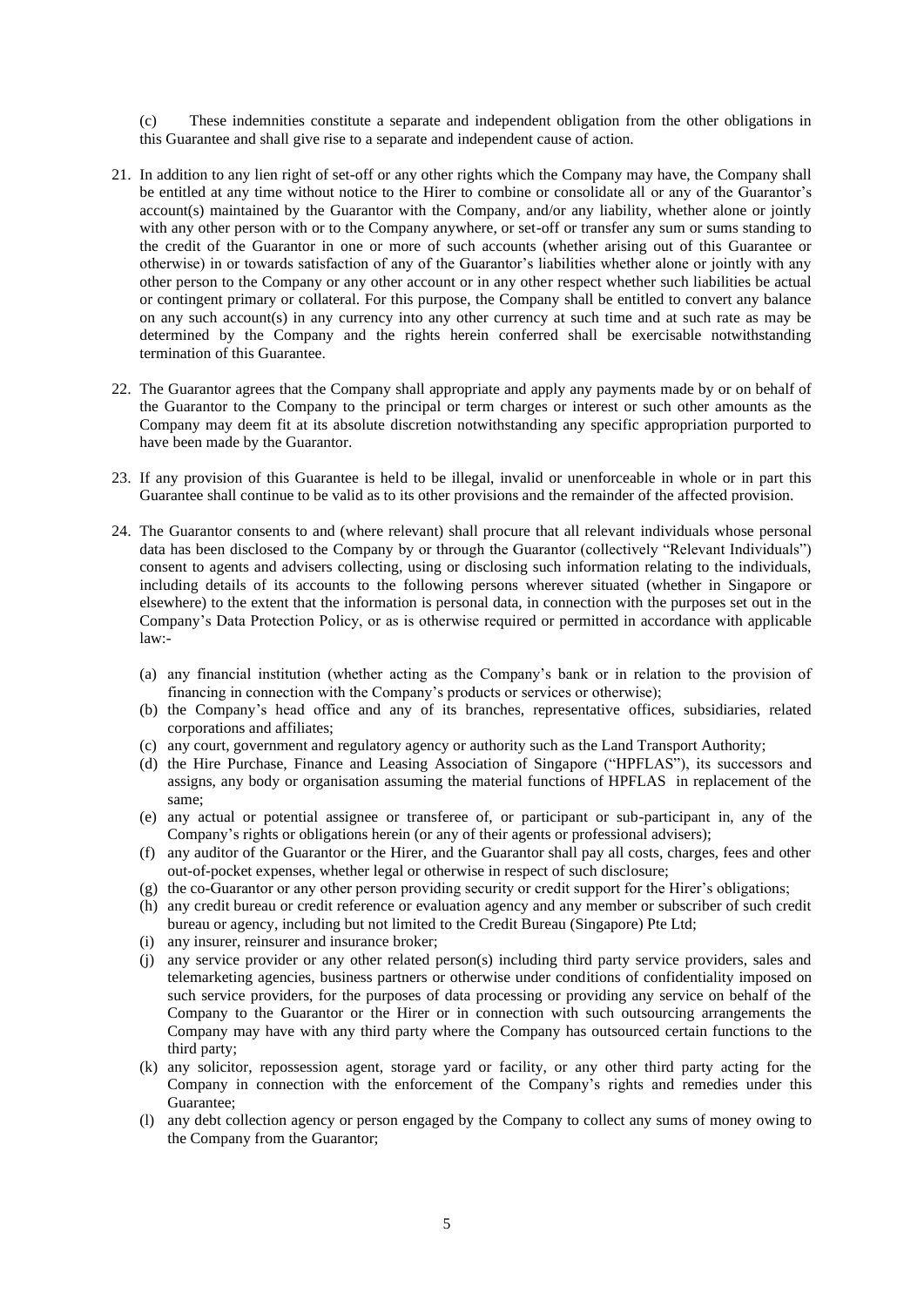- (m) the Guarantor's or Hirer's agent, executor or administrator, receiver, receiver and manager, judicial manager and any person in connection with any compromise or arrangement or any insolvency proceeding relating to the Guarantor or the Hirer as the case may be;
- (n) the Hirer;
- (o) any of the Guarantor's or the Hirer's director (in the case of a company) or partner (in the case of a partnership, limited partnership or limited liability partnership) and authorised signatory; and
- (p) to the extent the information is personal data, to the persons identified in the Company's Data Protection Policy; and
- (q) any other person to whom disclosure is permitted or required by law.

This clause is not and shall not be deemed to constitute, an express or implied agreement by the Company with the Guarantor for a higher degree of confidentiality than that prescribed under any applicable law. The consent and the Company's right under this clause are in addition and are not affected by any other agreement with the Guarantor and shall survive the termination of this Guarantee and/or the termination of any relationship between the Company and the Guarantor.

If any Relevant Individual should withdraw his/her consent to any or all use of his/her personal data, then depending on the nature of the withdrawal request, the Company may not be in a position to continue letting the goods to the Hirer. Such withdrawal may accordingly constitute a repudiatory breach of the Guarantor's obligations under this Guarantee, and the Company may upon notice to the Guarantor terminate this Guarantee without prejudice to the Company's other rights and remedies at law against the Guarantor and the Hirer.

To the extent that the Relevant Individuals are providing their personal data to the Company through the Guarantor in connection with the Guarantee, the Guarantor acknowledges and agrees that it is responsible for ensuring that each Relevant Individual consents to the collection, use, disclosure and/or processing of their personal data by the Company and the Company's authorised service providers for purposes set out in the Company's Data Protection Policy, which the Company may update from time to time. The Guarantor shall furnish each Relevant Individual with a copy of the terms that apply to the Guarantee and the aforesaid Data Protection Policy.

- 25. The Guarantor acknowledges and agrees that overseas service providers may be required by law to disclose information received from the Company to third parties, such circumstances include the service provider being compelled to disclose information pursuant to a court order, police investigations and criminal prosecutions for tax evasion or other offences.
- 26. The Guarantor acknowledges and agrees that the Company does not warrant the security of any information sent or transmitted to the Guarantor whether electronically or otherwise and the Guarantor hereby accepts the risk that any information sent or transmitted to the Guarantor may be accessed by unauthorised third parties. To the extent permitted by law, the Guarantor shall not hold the Company or any of its officers, employees or agents responsible or liable for any such access or disclosure or for any damages, losses, expenses or costs (whether direct or indirect, or whether foreseeable or not) suffered or incurred by the Guarantor as a result of such access or disclosure.
- 27. Any document, notice or demand required or permitted to be given or made by any of the parties hereto shall be in writing and deemed to be sufficiently and validly given or made on the day on which the same is left at or twenty-four (24) hours after the time of posting to the address specified hereinbelow or the registered office or the business or the last known address of the party to whom such document, notice or demand is to be given or made. The Guarantor shall inform the Company of any change of address in writing.
- 28. The Guarantor agrees that the service of any writ of summons, statement of claim, statutory demand, bankruptcy application or any legal, enforcement or bankruptcy notice, process or document in respect of any claim, action or proceeding (including legal, enforcement and bankruptcy proceedings) may be effected by sending the same by hand or pre-paid ordinary post to the Guarantor's address specified hereinbelow (or such other change of address as notified by the Guarantor in writing or the last known address of the Guarantor) and such service of process shall be deemed to be good and effectual service on the Guarantor notwithstanding that it is returned by the post office undelivered. Nothing shall affect the Company's right to serve process in any other manner permitted under any applicable law.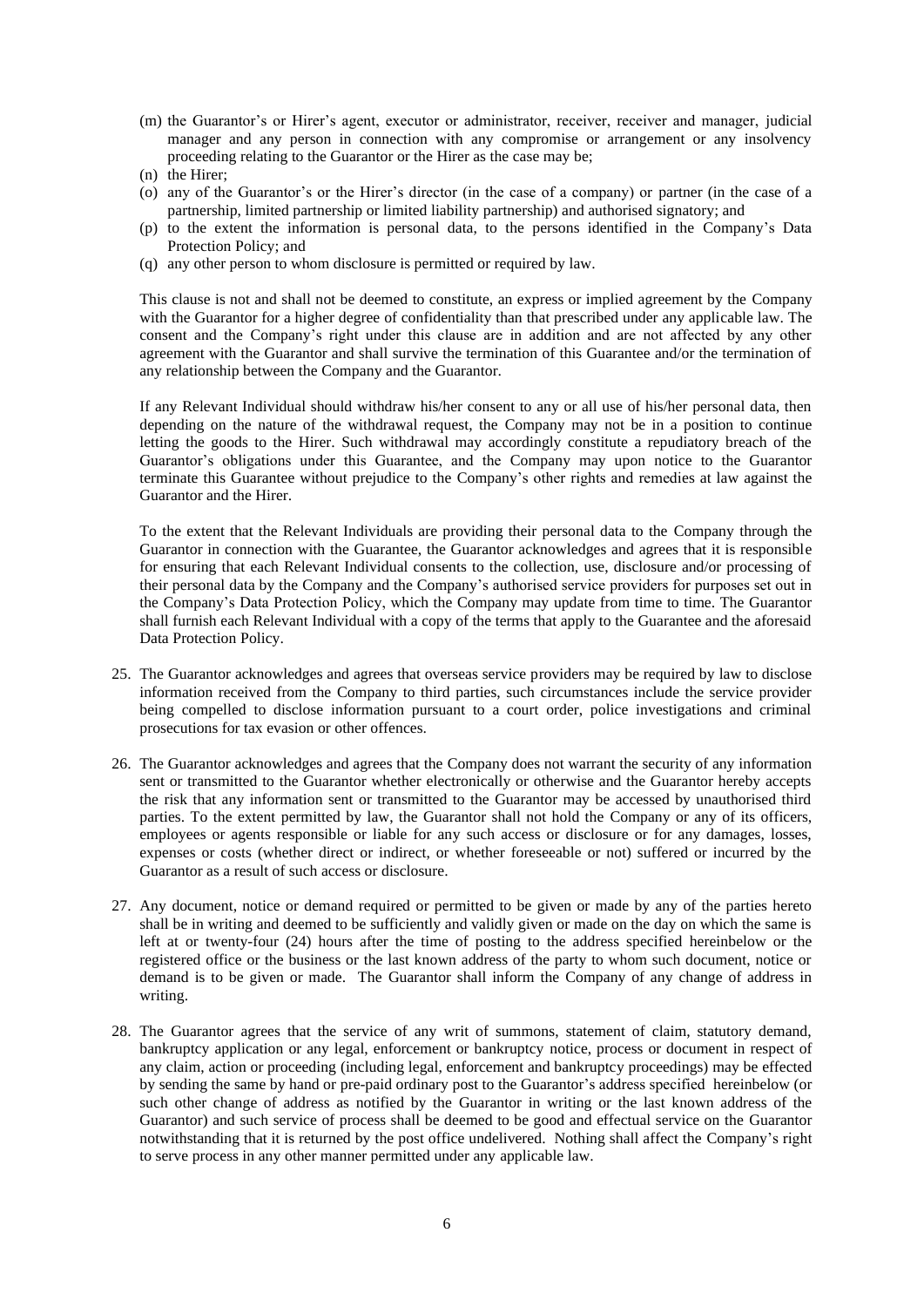- 29. This Guarantee embodies all the terms and conditions agreed upon between the parties as to the subject matter of this Guarantee and supersedes and cancels in all respects all previous agreements and undertakings, if any, between the parties with respect to the subject matter hereof, whether such be written or oral. The parties agree that in entering into this Guarantee, they have not relied on any previous representations, agreements, indulgences and undertakings.
- 30. This Guarantee may be executed in counterparts, each of which when executed and delivered shall be an original but all of which shall constitute one and the same instrument.
- 31. This Guarantee shall be governed by and construed in accordance with the laws of Singapore. The Guarantor hereby irrevocably submits to the non-exclusive jurisdiction of the courts of Singapore or any other Court as the Company may elect.
- 32. The Guarantor may not assign its rights nor transfer its obligations or any part thereof under this Guarantee. The Company shall be entitled to assign or transfer any part or all of its rights and or obligations under this Guarantee.
- 33. The Guarantor HEREBY ACKNOWLEDGES that the Guarantor has read and understood the Hire Purchase Agreement or a copy thereof.
- 34. A person who is not a party to this Guarantee shall have no rights to enforce any of its terms under the Contracts (Rights of Third Parties) Act (Cap. 53B).
- 35. In this Guarantee where the context so admits:
	- (a) words importing the singular number include the plural number and vice versa;
	- (b) words importing the masculine gender include the feminine or neuter gender;
	- (c) the expression "the Guarantor" includes the personal representatives and successors-in-title of the Guarantor and where two or more persons constitute the expression "the Guarantor" the liability of each Guarantor shall be joint and several and all covenants agreements undertakings indemnities stipulations terms conditions and other provisions hereof shall be deemed to be made by and be binding on them jointly and severally;
	- (d) the expression "the Company" includes its successors and assigns;
	- (e) the expression "the Hirer" includes the personal representatives and successors-in-title of the Hirer and shall also include the persons constituting the sole proprietorship or partnership or deriving title under him or them; and
	- (f) the word "person" includes any company or association or body of persons, corporate or unincorporated.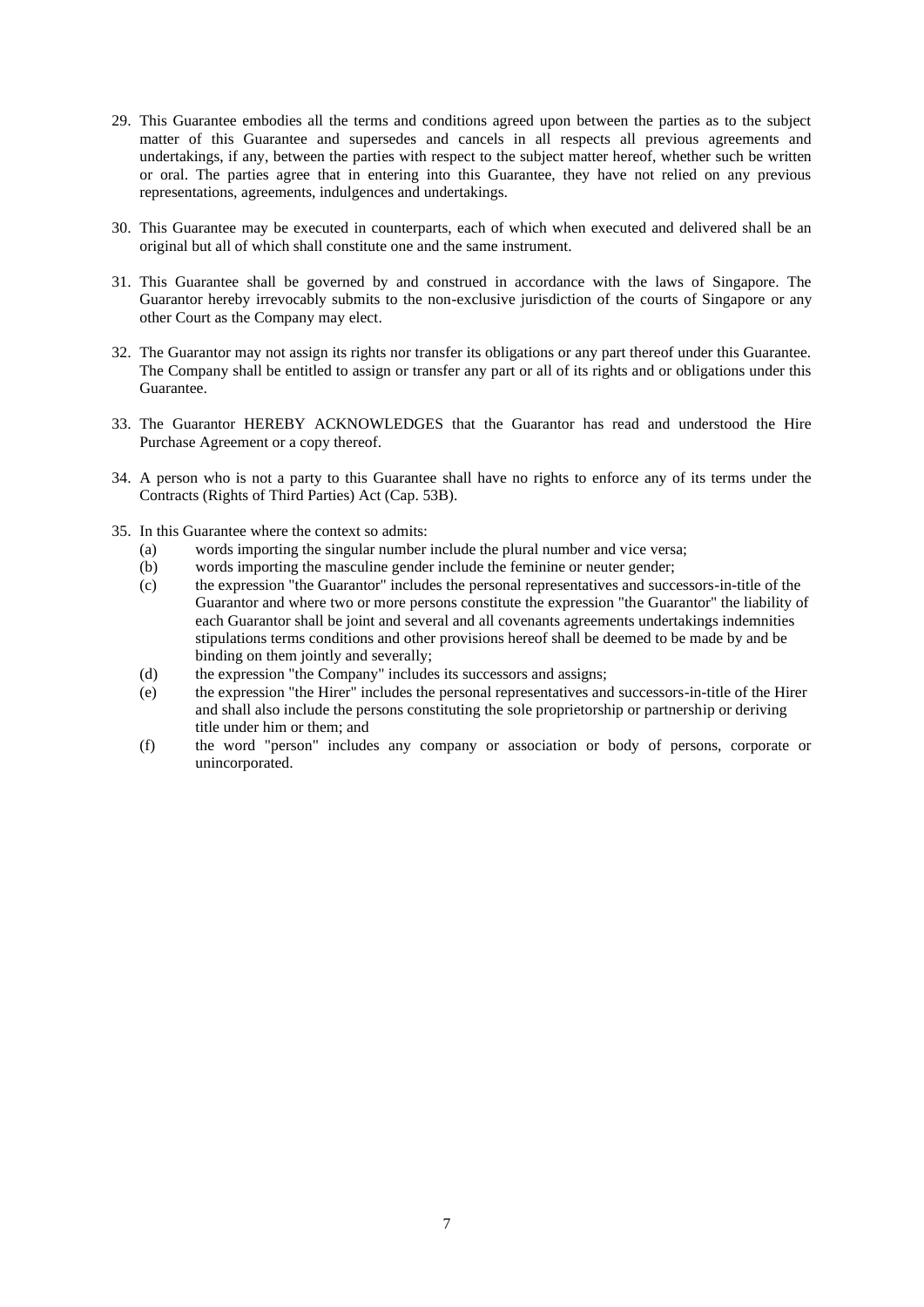**IN WITNESS WHEREOF** this Guarantee has been entered into by way of a deed on this \_\_\_\_\_\_\_\_\_ day of

# **FOR EXECUTION BY A LIMITED COMPANY**

## **Where execution as a deed is required without seal (Applicable to companies incorporated in Singapore only)**

Executed and delivered as a deed on behalf of \_\_\_\_\_\_\_\_\_\_\_\_\_\_\_\_\_\_\_\_\_\_\_\_\_\_\_\_\_\_\_\_\_\_ by:

Name: Name: NRIC/Passport No: NRIC/Passport No: Address: Address: Address: Address: Address: Address: Address: Address: Address: Address: Address: Address: Address:  $\alpha$ 

\_\_\_\_\_\_\_\_\_\_\_\_\_\_.

Director Director/Secretary/Witness\*<br>
Name: Name:

\*Delete where not applicable

## **FOR EXECUTION BY A LIMITED LIABILITY PARTNERSHIP**

**Where execution as a deed is required without seal (Applicable to limited liability partnerships incorporated in Singapore only)**

\_\_\_\_\_\_\_\_\_\_\_\_\_\_\_\_\_\_\_\_\_\_\_\_\_\_\_\_\_\_\_\_\_\_\_ \_\_\_\_\_\_\_\_\_\_\_\_\_\_\_\_\_\_\_\_\_\_\_\_\_\_\_\_\_\_\_\_\_\_\_

\_\_\_\_\_\_\_\_\_\_\_\_\_\_\_\_\_\_\_\_\_\_\_\_\_\_\_\_\_\_\_\_\_\_\_ \_\_\_\_\_\_\_\_\_\_\_\_\_\_\_\_\_\_\_\_\_\_\_\_\_\_\_\_\_\_\_\_\_\_\_

Executed and delivered as a deed on behalf of \_\_\_\_\_\_\_\_\_\_\_\_\_\_\_\_\_\_\_\_\_\_\_\_\_\_\_\_\_\_\_\_\_\_ by:

Director Partner/Witness\* Name: Name: Address: Address:

NRIC/Passport No: NRIC/Passport No:

\*Delete where not applicable